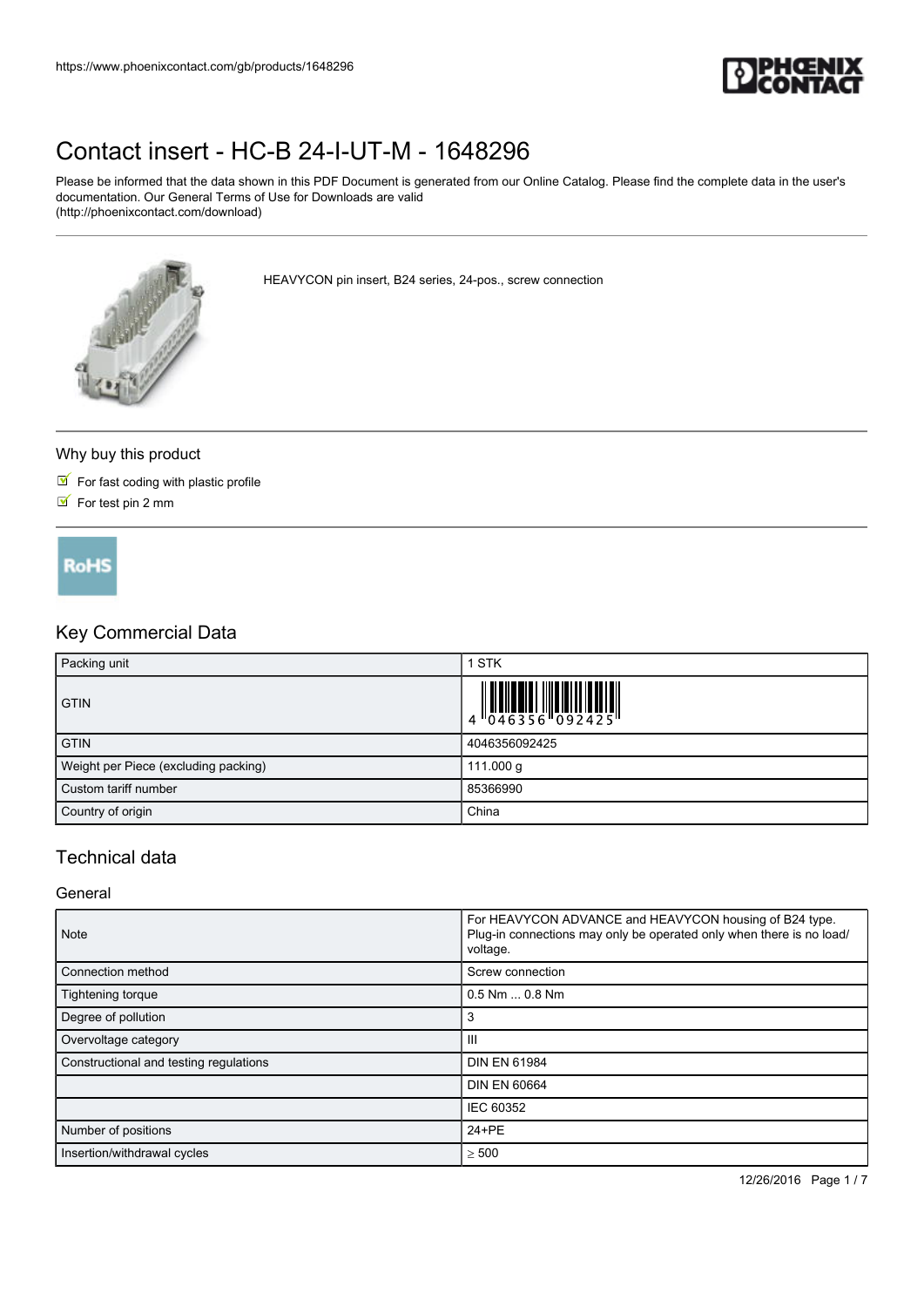

# Technical data

## General

| Size                                    | <b>B24</b>                                                                                                                                   |  |
|-----------------------------------------|----------------------------------------------------------------------------------------------------------------------------------------------|--|
| Connection in acc. with standard        | IEC / EN                                                                                                                                     |  |
| Conductor cross section                 | 0.5 mm <sup>2</sup> 2.5 mm <sup>2</sup> (Applies to stranded conductors with ferrules)                                                       |  |
| Connection cross section AWG            | 2014                                                                                                                                         |  |
| Stripping length of the individual wire | 8 mm                                                                                                                                         |  |
| Assembly instructions                   | Coding also using the CP-HC (1686478) coding profiles. HC-B6/ HC-<br>B10. for two coding profiles. HC-B16/ HC-B24. for four coding profiles. |  |
| Connection                              | Connectors may only be actuated when there is no load/voltage.                                                                               |  |
| Ambient conditions                      |                                                                                                                                              |  |
| Ambient temperature (operation)         | -40 °C  125 °C (including heating up of contacts)                                                                                            |  |
| Material data                           |                                                                                                                                              |  |
| Flammability rating according to UL 94  | V <sub>0</sub>                                                                                                                               |  |
| Contact material                        | Copper alloy                                                                                                                                 |  |
| Contact surface material                | Ag                                                                                                                                           |  |
| Contact carrier material                | <b>PC</b>                                                                                                                                    |  |
| <b>Electrical characteristics</b>       |                                                                                                                                              |  |
| Rated voltage (III/3)                   | 500 V                                                                                                                                        |  |
| Rated surge voltage                     | 6 <sub>kV</sub>                                                                                                                              |  |
| Rated current                           | 20 A                                                                                                                                         |  |
| <b>Standards and Regulations</b>        |                                                                                                                                              |  |
| Connection in acc. with standard        | IEC / EN                                                                                                                                     |  |
|                                         | <b>CSA</b>                                                                                                                                   |  |
| Constructional and testing regulations  | <b>DIN EN 61984</b>                                                                                                                          |  |
|                                         | <b>DIN EN 60664</b>                                                                                                                          |  |
|                                         | <b>IEC 60352</b>                                                                                                                             |  |
| Flammability rating according to UL 94  | V <sub>0</sub>                                                                                                                               |  |
| <b>Environmental Product Compliance</b> |                                                                                                                                              |  |
|                                         |                                                                                                                                              |  |

| China RoHS | Environmentally Friendly Use Period = 50                                                               |
|------------|--------------------------------------------------------------------------------------------------------|
|            | For details about hazardous substances go to tab "Downloads".<br>Category "Manufacturer's declaration" |

# Drawings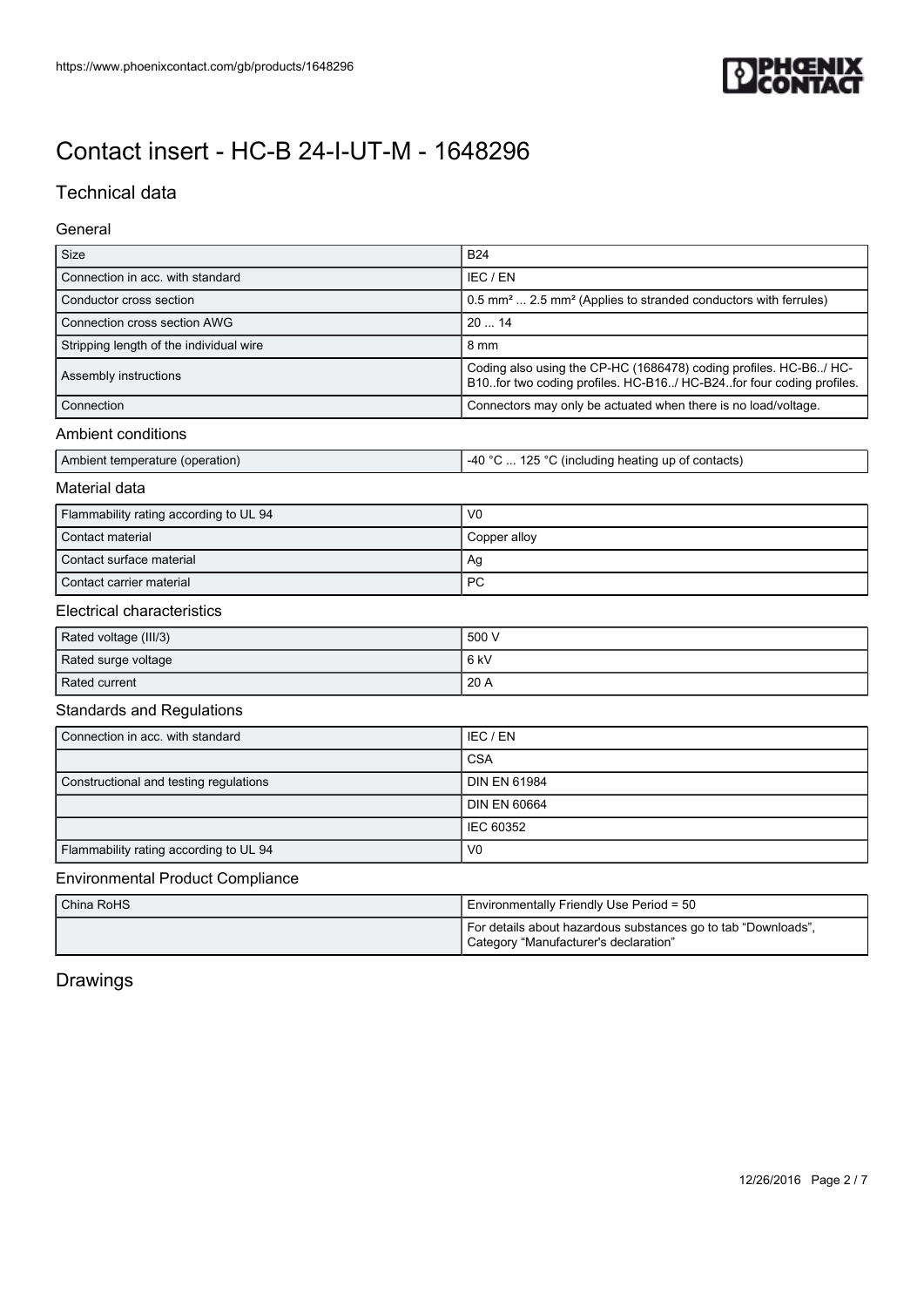

# Schematic diagram **24 23 22 21 20 19 18 17 16 15 14 13 1 2 3 4 5 6 7 8 9 10 11 12**









# **Classifications**

| https://www.phoenixcontact.com/gb/products/1648296                                                                                                                                                                                                                                                                                                                                |                                                                                                                        |
|-----------------------------------------------------------------------------------------------------------------------------------------------------------------------------------------------------------------------------------------------------------------------------------------------------------------------------------------------------------------------------------|------------------------------------------------------------------------------------------------------------------------|
| Contact insert - HC-B 24-I-UT-M - 1648296                                                                                                                                                                                                                                                                                                                                         |                                                                                                                        |
|                                                                                                                                                                                                                                                                                                                                                                                   |                                                                                                                        |
| Schematic diagram                                                                                                                                                                                                                                                                                                                                                                 | Dimensional drawing                                                                                                    |
| ⊕<br>13 <sub>0</sub><br>14 <sub>0</sub><br>15<br>16<br>17<br>18<br>19 <sub>1</sub><br>20 <sub>0</sub><br>21<br>22 <sub>0</sub><br>•10<br>23 <sub>0</sub><br>• 11<br>Male insert<br>24 <sup>o</sup><br>•12                                                                                                                                                                         | 110,3<br>34<br>104<br>27<br>32,2<br>Щ<br><b>essessesses</b> )<br><u>MMMMMMMMMMMM</u>                                   |
|                                                                                                                                                                                                                                                                                                                                                                                   |                                                                                                                        |
| Connector pin assignment, connection side                                                                                                                                                                                                                                                                                                                                         |                                                                                                                        |
| Diagram<br>32<br>Operating current [A]<br>28<br>24<br><b>B10</b><br>20<br><b>B10</b><br><b>B6</b><br>16<br><b>B6</b><br>$12\,$<br><b>B24</b><br><b>B24</b><br><b>B16</b><br>8<br>$\bullet$ = 1,5 mm <sup>2</sup> $\frac{B16}{1}$<br>$\overline{4}$<br>$= 2.5$ mm <sup>2</sup><br>$\bullet$<br>❷<br>v<br>$\mathbf{0}_{\mathbf{0}}$<br>40 60 80 100 120 0 20 40 60 80 100 120<br>20 | Dimensional drawing<br>108<br>98<br>⊺⊕<br>$\frac{1}{2}$ ສ<br>$\overline{27}$<br>03,4<br>Δ<br>$\Rightarrow$<br>∯<br>104 |
| Ambient temperature [°C]<br>Derating diagram                                                                                                                                                                                                                                                                                                                                      | Mounting cutout when used without housing                                                                              |
| Classifications                                                                                                                                                                                                                                                                                                                                                                   |                                                                                                                        |
| eCl@ss                                                                                                                                                                                                                                                                                                                                                                            |                                                                                                                        |
| eCl@ss 4.0                                                                                                                                                                                                                                                                                                                                                                        | 272607xx                                                                                                               |
| eCl@ss 4.1<br>eCl@ss 5.0                                                                                                                                                                                                                                                                                                                                                          | 27260701<br>27143424                                                                                                   |
| eCl@ss 5.1                                                                                                                                                                                                                                                                                                                                                                        | 27143424                                                                                                               |
| eCl@ss 6.0                                                                                                                                                                                                                                                                                                                                                                        | 27143424                                                                                                               |
| eCl@ss 7.0<br>eCl@ss 8.0                                                                                                                                                                                                                                                                                                                                                          | 27440209<br>27440205                                                                                                   |

## ETIM

| <b>ETIM 3.0</b>     | EC000438 |
|---------------------|----------|
| ETIM <sub>4.0</sub> | EC000438 |
| <b>ETIM 5.0</b>     | EC000438 |
| <b>ETIM 6.0</b>     | EC000438 |

## UNSPSC

| UNSPSC 6.01      | 1000<br>ימ∩י.<br>1923<br>ouz i |
|------------------|--------------------------------|
| UNSPSC<br>7.0901 | 0.0000<br>301<br>10ZZ<br>ັບ    |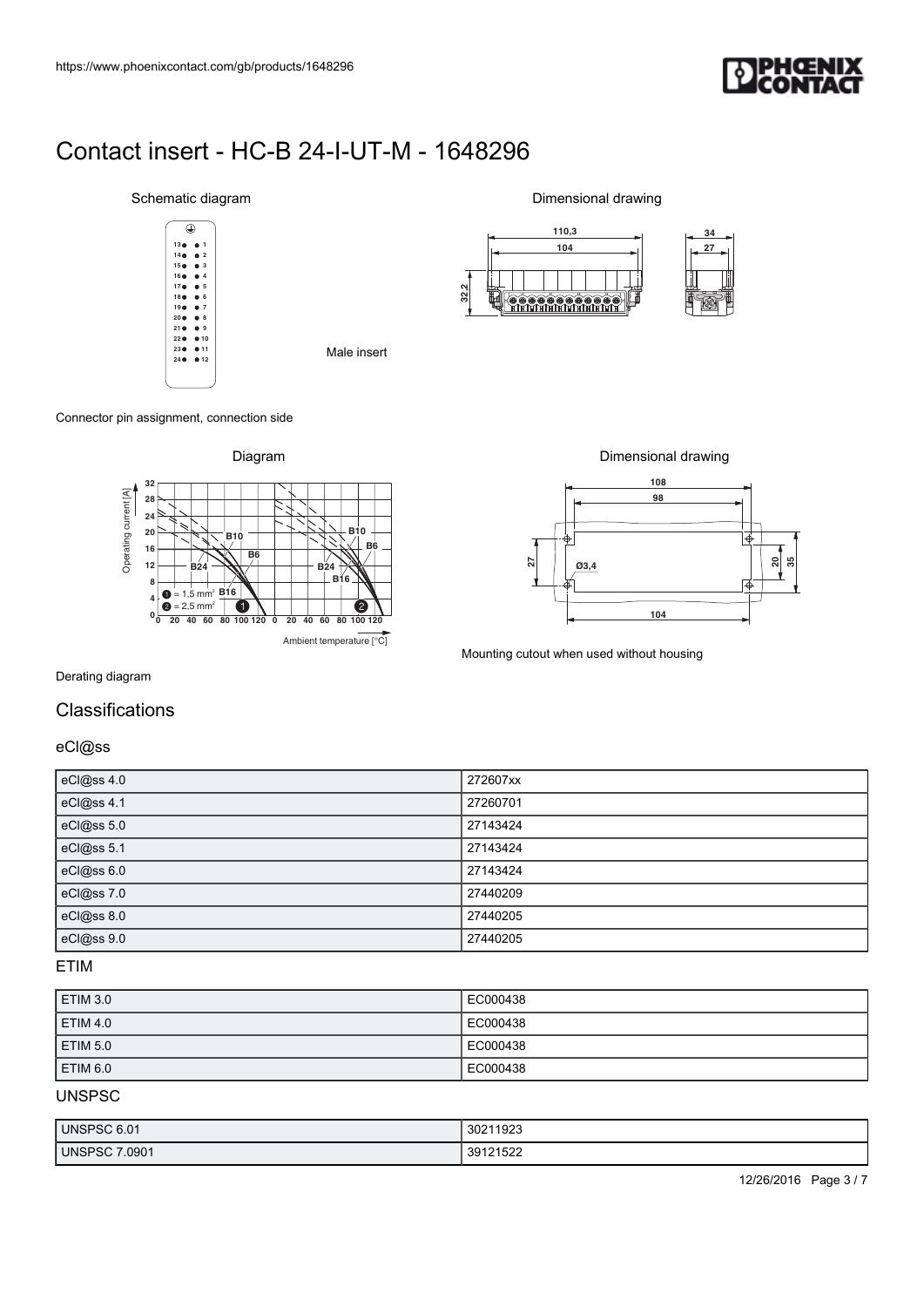

## **Classifications**

### UNSPSC

| UNSPSC 11           | 39121522 |
|---------------------|----------|
| <b>UNSPSC 12.01</b> | 39121522 |
| UNSPSC 13.2         | 39121522 |

# Approvals

#### Approvals

#### Approvals

GL / CSA / UL Recognized / EAC

#### Ex Approvals

ſ

#### Approval details

| http://www.gl-group.com/newbuilding/approvals/index.html<br>GL<br>6196614<br>GL |
|---------------------------------------------------------------------------------|
|---------------------------------------------------------------------------------|

| <b>CSA</b>                 |  | http://www.csagroup.org/services/testing-<br>and-certification/certified-product-listing/ | 013631 6233 01 |
|----------------------------|--|-------------------------------------------------------------------------------------------|----------------|
|                            |  |                                                                                           |                |
| mm <sup>2</sup> /AWG/kcmil |  | $22 - 14$                                                                                 |                |
| Nominal current IN         |  | 13A                                                                                       |                |
| Nominal voltage UN         |  | 600 V                                                                                     |                |

| UL Recognized<br>RV.       | http://database.ul.com/cgi-bin/XYV/template/LISEXT/1FRAME/index.htm | FILE E 118976 |
|----------------------------|---------------------------------------------------------------------|---------------|
|                            |                                                                     |               |
| mm <sup>2</sup> /AWG/kcmil | 14                                                                  |               |
| Nominal current IN         | 16 A                                                                |               |
| Nominal voltage UN         | 600 V                                                               |               |

| F 6 F 1<br>EAC<br><u>LIIL</u> | EAC-Zulassung |
|-------------------------------|---------------|
|-------------------------------|---------------|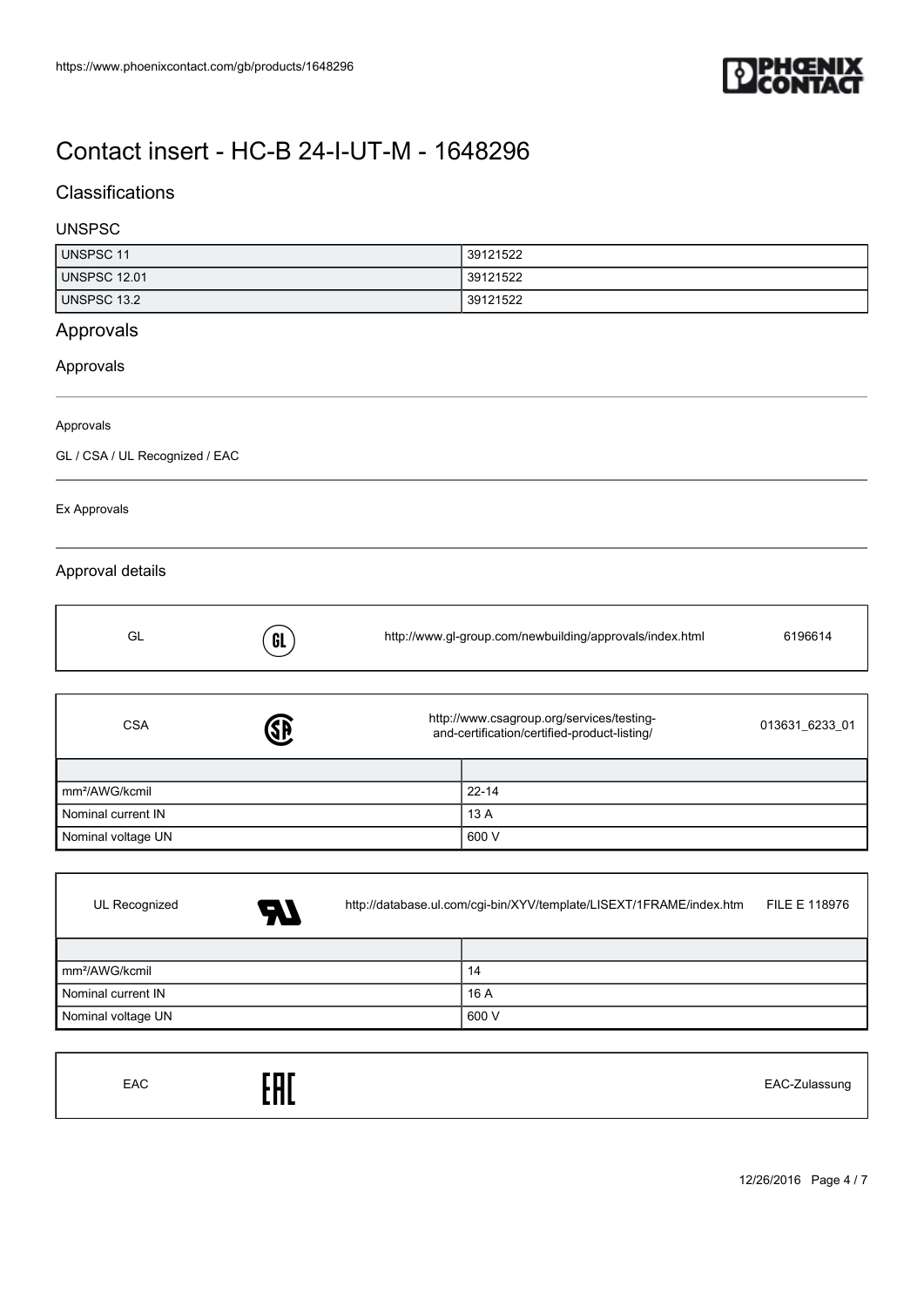

#### Accessories

Accessories

Coding element

[Coding profile - CP-HC - 1686478](https://www.phoenixcontact.com/gb/products/1686478)



Coding profile, 4 coding profiles per strip, for insertion in coding keyways

[Coding element - HC-CBU - 1676860](https://www.phoenixcontact.com/gb/products/1676860)



Coding socket for coding up to 16 connectors

[Coding bolt - HC-CB - 1772722](https://www.phoenixcontact.com/gb/products/1772722)



Coding pin, prevents mismating of up to six connectors with an identical number of positions

[Coding element - HC-CST - 1676857](https://www.phoenixcontact.com/gb/products/1676857)



Coding peg for coding up to 16 connectors

Docking frame

[Docking frames - HC-B 24-ANDOCK - 1586141](https://www.phoenixcontact.com/gb/products/1586141)



Docking frame for racks, for contact inserts of B24 type, with four M5 flat headed screws, rack balance x/y axis +- 1.5 mm

Mounting material

12/26/2016 Page 5 / 7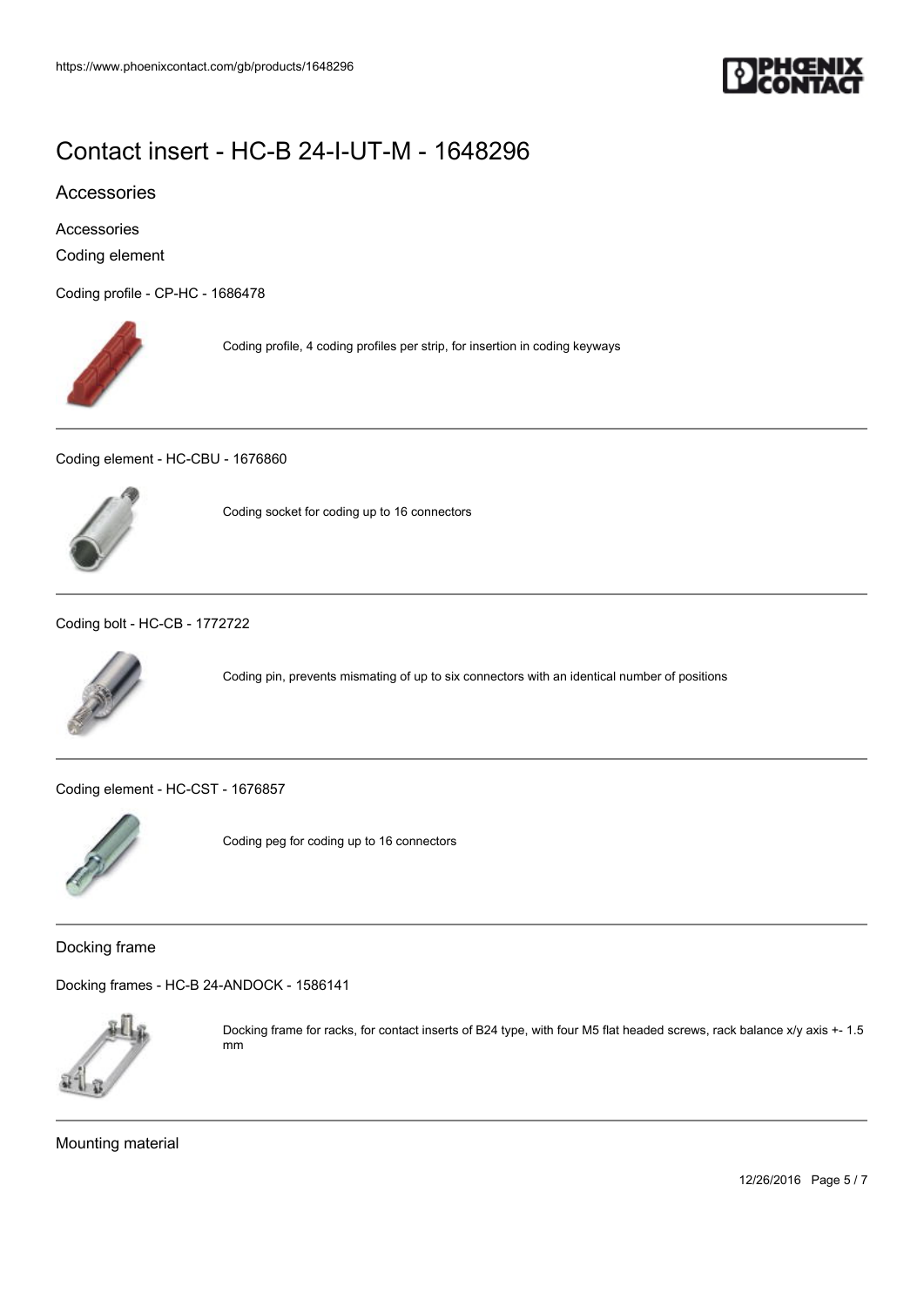

#### Accessories

[Screw - HC-B-PES - 1604997](https://www.phoenixcontact.com/gb/products/1604997)



PE screw, for contact inserts HC-B / HC-BB / HC-DD / HC-D40 / HC-D64

[PE multiplier - HC-B-3PE - 1644326](https://www.phoenixcontact.com/gb/products/1644326)



PE multiplier, for three PE connections, for HC-B (besides HC-B..E..ZZ) / HC-BB / HC-DD / HC-D40 / HC-D64 contact inserts

[Strain relief clamp - HC-B-ZG - 1685327](https://www.phoenixcontact.com/gb/products/1685327)



Strain relief clamps contact inserts of series: B-, BB-, D 40, D 64, DD and HV, straight cable exit

[Strain relief clamp - HC-B-ZS - 1685330](https://www.phoenixcontact.com/gb/products/1685330)



Strain relief clamps contact inserts of series: B-, BB-, D 40, D 64, DD and HV, lateral cable exit

Plug assembly frame

[Connector assembly frame - HC-SMR-B24 - 1687985](https://www.phoenixcontact.com/gb/products/1687985)



HEAVYCON connector assembly frame, for contact inserts of type B24

Plug mounting plate